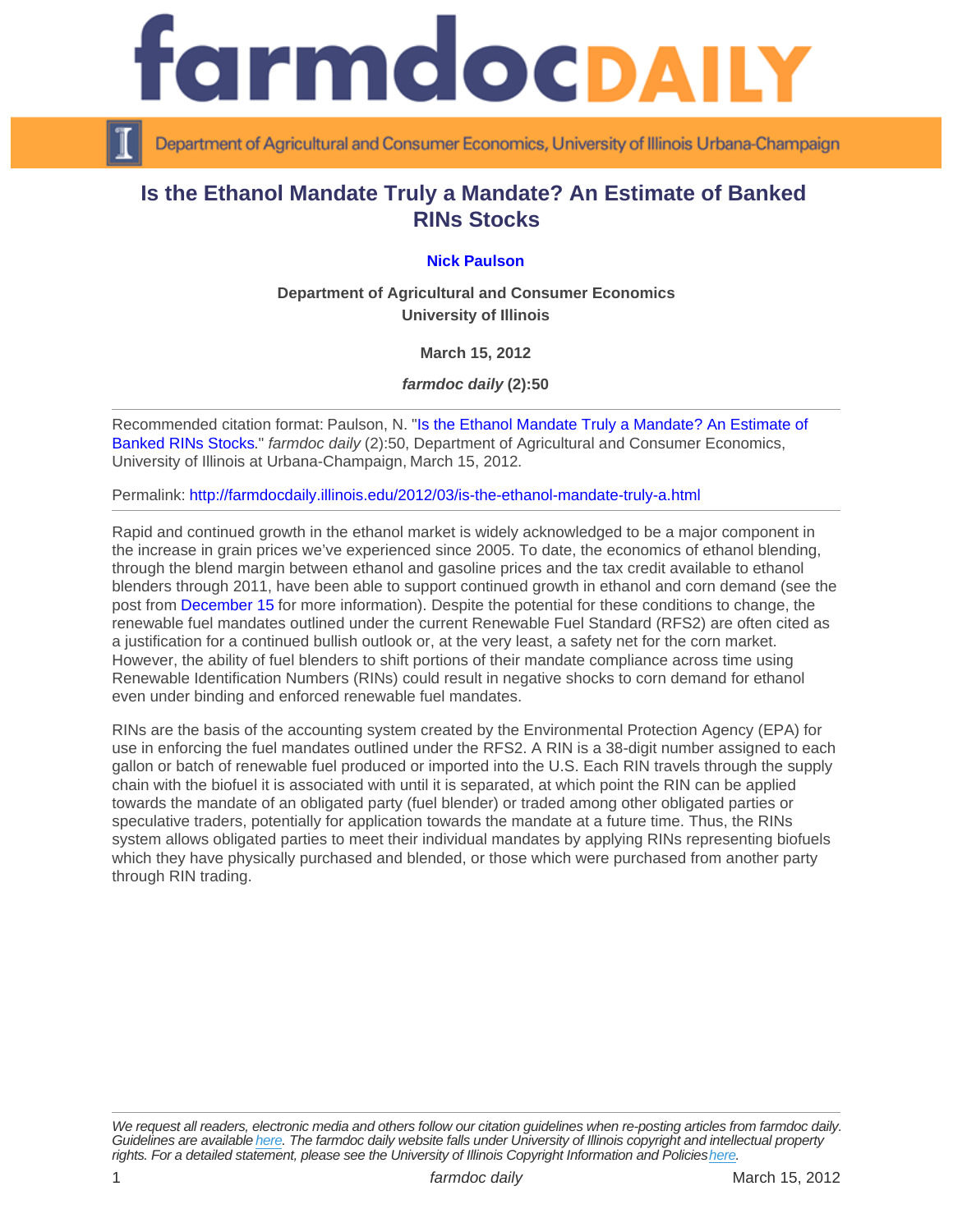The rules and processes for creating, separating, trading, and applying RINs towards an obligated party's mandate are both interesting and fairly complex. In future posts I intend to provide more information about issues such as the lifetime or maturities of a RIN and how the timing of their creation impacts the time periods in which they can be applied towards the mandate. Additionally, the structure of the RFS2 mandates across conventional, advanced, and cellulosic ethanol and biodiesel creates a similar hierarchical structure in the types of RINs that are created, with conditions in each of these renewable fuels' markets impacting the value of each RIN type. In today's post I focus on conventional ethanol (cornbased ethanol) and the "banking" and "borrowing" provisions, which allow obligated parties to apply RINs created in previous or future periods towards their current period's mandate.

The "banking" provision associated with the RFS2 and RIN trading system allow obligated parties to bank up to 20% of their current year's mandate level in RINs for use in future years. Using an example to illustrate, let's assume an obligated party's mandate level was 1 million gallons of conventional ethanol in 2011 <sup>1</sup>, and that this obligated party purchased a total of 1.3 million total RINs in 2011 either through the purchase of conventional ethanol with their RINs still assigned, or the purchase of RINs which had been separated from the physical fuel. The obligated party would then apply 1 million of these conventional RINs towards their mandate for the year, leaving them with a balance of 300 thousand additional RINs. Up to 200 thousand (20% x 1 million mandate level) could be banked for use the following year, and the remaining 100 thousand could then be sold to other obligated parties or speculators.

A "borrowing" provision works in a similar way. Let's assume another obligated party also has a 1 million gallon conventional ethanol mandate for 2011, but they only purchased 750 thousand RIN contracts during the year. Again, this could be through the purchase of physical renewable fuel with RINs still attached, or by purchasing separated RIN contracts from another blender or trader. To meet the current year's mandate, the obligated party needs to come up with an additional 250 thousand gallons in RINs by purchasing additional RINS, borrowing against their mandate in future periods, or some combination of both. Given their current mandate level of 1 million gallons, the obligated party could borrow up to 200 thousand in RINs against next year, which would effectively increase their mandate for the following year by the same amount. The blender would then need to purchase the final 50 thousand RINs to be able to meet their mandate for the current year.

The allowance for these banking and borrowing provisions allows for the building of positive or negative RIN "stock" levels and can thus impact the effective mandate in any given year at both the individual blender and aggregate levels. Since the RIN system was established in 2007, more RINs have been created (through production or imports) than have been needed for application toward RFS2 mandate levels in each year.

One method for calculating RIN stocks in any given year is as follows:

Potential Ending RIN Stocks = Beginning RIN stocks + Domestic Production ? Net Exports ? **Mandate** 

Ending RIN Stocks = minimum of: Potential Ending RIN Stocks, 20% x Current Mandate

Potential ending stocks are simply beginning stocks plus additional RINs created through domestic production and net trade, less the RINs required for use in that period toward the mandate. Actual ending stocks are then equal to the lesser of potential ending stocks, or 20% of that year's mandate given the limitation on banking RINs across years. With the passage of RFS2 and creation of the RIN system in 2007, we can estimate the current stock of conventional RINs by calculating this stock flow over time. The stock calculations are provided below in table 1. Starting in 2007 with a zero balance of conventional RIN stocks, almost 7 billion gallons in RINs were created through domestic production and net trade, with 4.7 billion in RINs used in meeting the conventional ethanol mandate for 2007. Potential ending stocks for 2007 are then approximately 2.26 billion gallons, with actual ending stocks of 940 million gallons (20% x 4.7 billion gallon mandate).

Table 1 illustrates how the use of banking provisions since 2007 have likely created a total current stock of conventional ethanol RINs totaling approximately 2.5 billion gallons, effectively reducing the 2012 mandate level by the same amount. Note also that the estimated ending stock for conventional RINS has been capped at 20% of the mandate for each year except 2008 when estimated ending stocks were 1.778 billion gallons, or just under the 1.8 billion gallon limit implied by the mandate (20% x 9 billion). The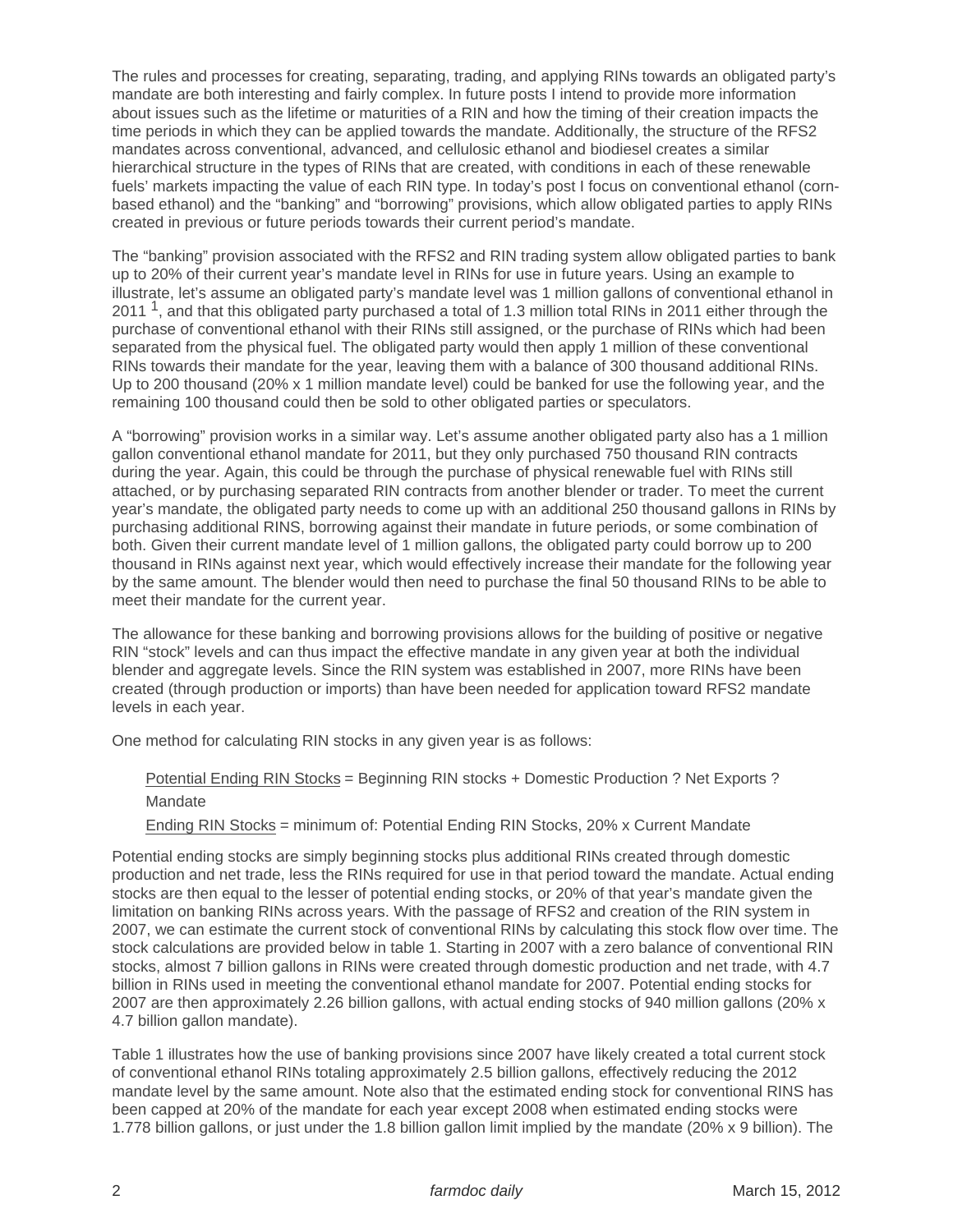RIN stock estimates reported in table 1 should be interpreted as maximum possible values as they assume all obligated parties have actively managed their RINs, banking as many as possible for application toward the next year's mandate.

The conventional ethanol mandate for 2012 is set at 13.2 billion gallons, but with an estimated bank of RIN stocks of up to 2.5 billion gallons the effective mandate might be as low as 10.7 billion gallons. The current level of RIN stocks can serve to act as a buffer for the mandate should conditions arise which threaten the economic viability of conventional ethanol production or importing, and ethanol blending. Such conditions would include a short corn crop, or a decline in energy prices for 2012. Thus, while the 13.2 billion gallon mandate implies a revealed demand for corn of approximately 4.7 billion bushels (2.8 gallons per bushel) in 2012, the use of RIN stocks could reduce corn demand for ethanol by as much as 0.9 billion bushels.

Furthermore, the borrowing provision would provide another sizeable buffer, reducing the mandate in any given year by an additional 20%. However, this would most likely require fairly extreme conditions which would force ethanol plants to discontinue production for a significant portion of the year. By borrowing against future time periods, obligated parties are just delaying the fines associated with not meeting their mandates to the next year or betting that 1) economic conditions for ethanol production and blending will improve in the short run, or 2) EPA will provide a waiver to alleviate the cost of meeting the mandate in the next period.

Finally, beyond the impact on effective mandate levels and resulting corn demand for ethanol in future periods, positive RIN stocks also imply low values for separated RIN contracts. Indeed this has been the case for conventional ethanol, with the average trading price of conventional RINs at just \$0.016 per gallon in 2010 and \$0.005 per gallon in 2011<sup>2</sup>. Future posts on the topic of RINs will take a look at their price levels over time and how they might relate to ethanol blending economics and RIN maturities.

## References

For more detailed information and background on the RIN system, see:

McPhail, L., Westcott, P., and H. Lutman. 2011. "The Renewable Identification Number System and U.S. Biofuel Mandates." BIO-03, Economic Research Service, United States Department of Agriculture, Washington, DC.

## **Endnotes**

<sup>1</sup> Note that this simple example is only used to illustrate. In practice, mandates are applied to individual obligated parties on a percentage of total fuel volume basis. For example, in 2011 all obligated parties were required to use renewable fuels as 8.01% of their total gasoline production and import volumes in meeting the targeted mandate for 2011 of 13.95 billion gallons. See the Renewable Fuel Standard section of the EPA website for more information:<http://www.epa.gov/otaq/fuels/renewablefuels/index.htm>